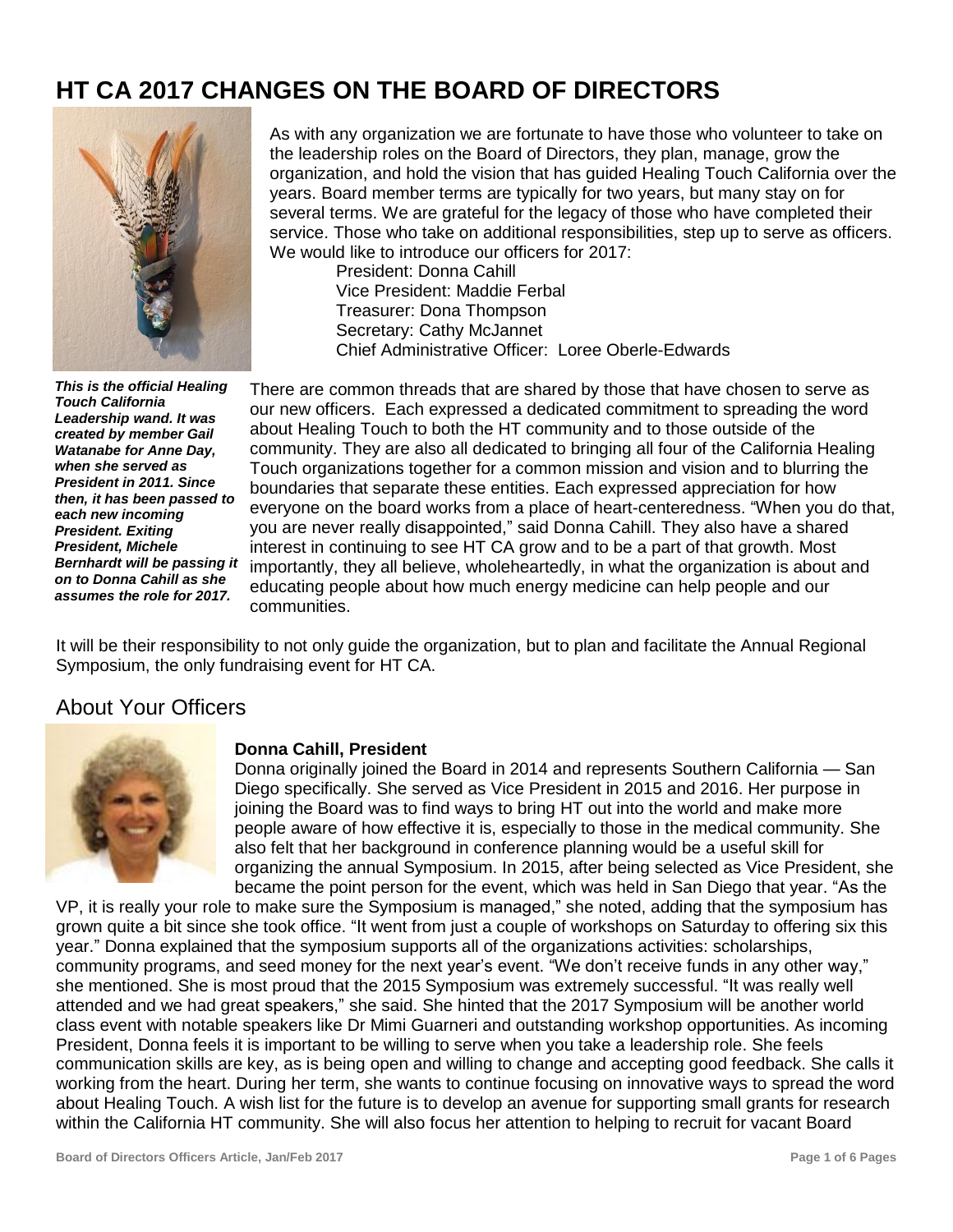positions. There are currently three unfilled positions. "We have lost quite a few and I know that several other people are looking to step off," she said. "It is going to be a year of recruitment." In addition to her Board responsibilities, Donna is a full-time Advanced Practice Nurse for the Palliative Care Consult service at Scripps Mercy in Chula Vista. She brings compassion and heart-centeredness to patients and families who have just received either news of life limiting illnesses. She specializes in symptom management. It requires her to be very organized and diplomatic as she works at determining the patient's wishes and figuring out how the family and physician group can honor and respect those decisions. These are skills that will be helpful as she assumes her new role. On a personal note, Donna has been married for 42 years. They have no children, but she does have a very pampered Labrador Retriever. She has lived in San Diego since 1988. She and her husband traveled a lot when he was in the Navy, but are now settled in Southern California. She loves to do yoga, walk on the beach, read and crochet. Donna has been part of the HT community since 2002 and truly believes it is a wonderful adjunct to traditional medicine. "As Janet always said, every family should have someone in their family that can provide HT. I really believe this," she stated. "It's just a great group healers who volunteer their time, energy, and heart-centeredness to help spread the word of Healing Touch," her main goal.



#### **Madeleine Ferbal, Vice President**

Madeleine, aka Maddie, joined the HT CA Board in 2014 to be a bigger voice for the Healing Touch for Animals® organization. "I want people to understand that we can make such a difference in the world through working with our animals," she said. Another of her goals in joining the Board was to spread word about the impact that HT can make not only individually, but to the world. "I want to help educate people about that and be a supporter and fan for the work — all the work, be it for humans or animals," she stated. "I want to make the world and our community a better place," she continued. She wants to target that message to both people who are already in

the HT community and those that are not. Maddie is unique in that she is affiliated with three of the four organizations that HT CA supports. Originally her main job on the Board was to be a liaison between all four HT organizations. She assumes she will continue that responsibility for now as she steps into the Vice President role. As VP, Maddie will be responsible for organizing the Symposiums for the next couple of years. A job that traditionally falls to the VP. In assuming that responsibility, she said she would like to increase the number of Symposium attendees. She said she would be very proud if there were a record number of people attending the upcoming symposium. One idea she proposes for increasing attendance is to invite other healers and people on the path of energy, spirituality and personal growth to attend the symposium. "I don't know how much we have focused on people outside our HT community, but I'd really like to spread the word about it to those that are not currently a part of it." she said. The end result she hopes will lead some of them to eventually become part of our community. By going beyond the HT community, she reasons, she will also be helping spread the word about HT and energy work as well. Another of her VP goals is to increase our scholarship opportunities. To reach this goal, she wants to make potential donors aware of the fund's existence and invite them to donate in support of it. Maddie too is interested in recruiting additional Board members. Traditionally Board members have come mainly from Healing Touch Program and Healing Beyond Borders with representatives from mostly southern or northern California. She would like to see that representation expand to all areas of California and have increased representation from Healing Touch for Animals® and Healing Touch Spiritual Ministry. As VP, Maddie says she looks forward to being able to connect with people from all different walks of life. She also envisions being a conduit for them to explore our work, our organization and to make a connection with us. Maddie's long term vision is to help take HT CA to another level of recognition and to expand what the organization does. She has not conceptualized how to make that come about, but she has it percolating in her mind. As she assumes her leadership role, Maddie stated that it is important to be open to new ideas, to support all voices and to support already established HT CA goals. She wants to be a leader that listens, is open to the perspective of others and someone who leads with a compassionate heart. It is also important, she said, to be a great representative of what our organization is all about. Maddie is a native Californian, born and raised in San Diego. She earned her Masters Degree in Spanish from the University of Virginia and taught Spanish before joining the Navy. Maddie currently is an administrative security officer for the Department of the Navy and a Healing Touch for Animals® Instructor. She got married a few years ago. She and her spouse are proud parents to their two dogs, Liberty and Justice.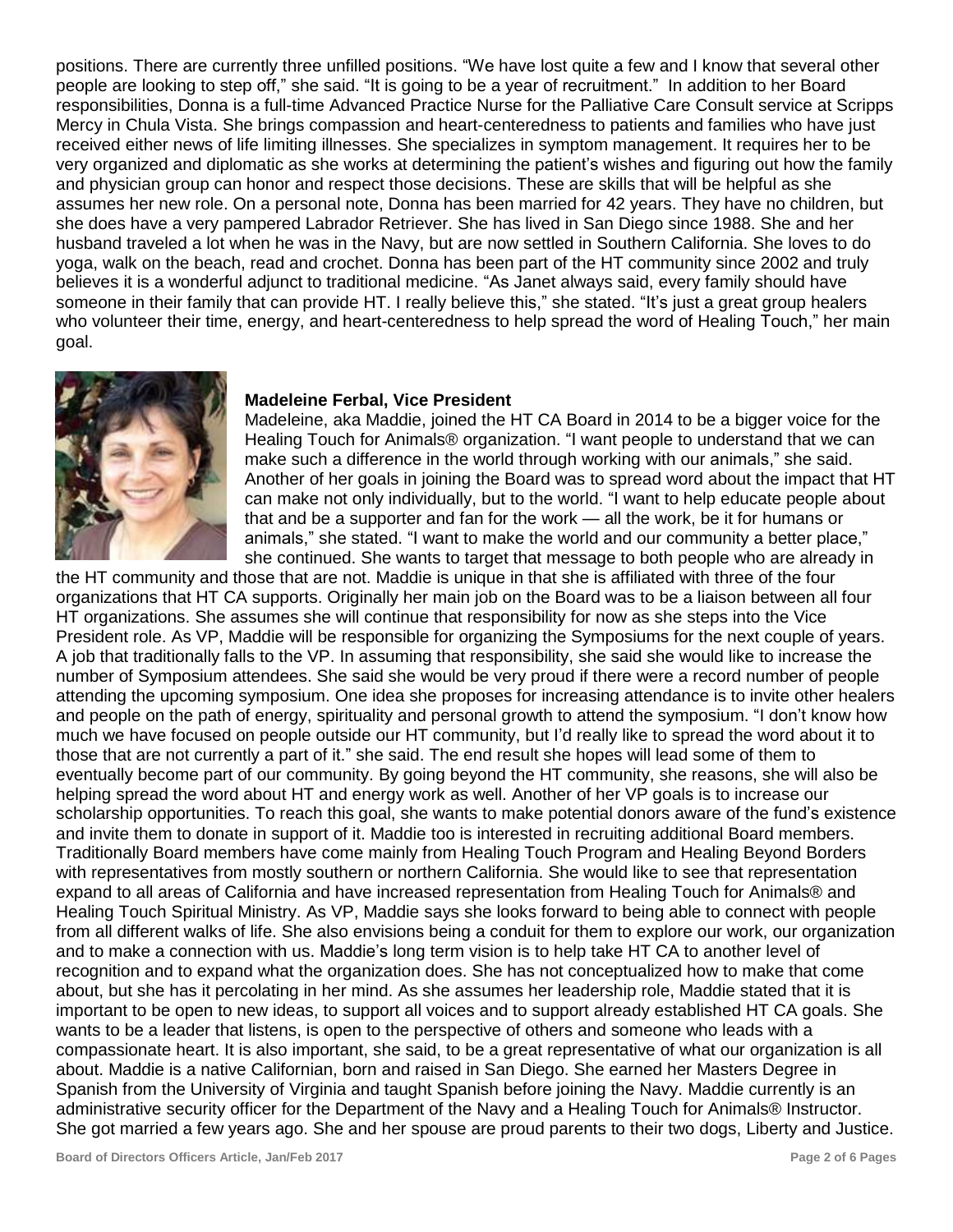In addition to her family, Maddie has a lot of loves: "I love being outdoors. I love animals. I love camping. I love photography. I love traveling. I love learning," she said. Mostly, she says, "I love the people I meet through the work that I do in the HT world." She extends a personal invitation to the HT community to attend the symposium and/or to donate to our scholarship fund. She also sends an enthusiastic invite to all to help spread the word on HT and Janet's vision, and to become part of the Board. She looks forward to meeting each and every one of you, especially scholarship recipients. She wants to hear your stories as to how your Level 1 HT class, whatever the organization, has changed your lives.



## **Dona Thompson, Treasurer**

New to the Board, Dona became a member in October, 2016. One of Dona's main reasons for joining the Board is because she believes in its mission. Though she has been a part of HT CA for several years, Dona felt now was a good time for her to become an even bigger part. She felt her accounting background would be a good way to start, and stepped in to be the Treasurer. In her new position, Dona will not only be managing the cash flow and financial records, she will be providing the Board with her extensive experience as a financial advisor. This will allow the Board to maximize interest earning opportunities with available funds. Looking at the financial trends and analyzing them will be another area where Dona's expertise will be

beneficial. Her reports will help the Board make decisions on evidence based information, looking back historically on workshop and conference attendee preferences, which will help guide future planning. Dona is vigilant when it comes to accurate record keeping. According to her, the integrity of the figures she presents is critical, because she knows the Board is relying on the information she provides. Though record keeping will be her main priority, Dona has another goal as one of our leaders. It is important to her to see HT CA grow in members. "I would like to be a part of supporting that growth," she said. To do that, Donna shared her ripple effect theory. "I have three new people just from my little circle that have joined," she said about some recent connections she made in the San Clemente area where she lives. "If we [as members] could exponentially move that out, we would get more people involved in HT CA," she continued. Dona currently runs a small financial services business that she established in 1988 called A Better Bottom Line. She also has an extensive background in a variety of other small businesses. Safe Haven Wellness Center represents Dona's holistic side — a journey she started in 1995. Not only is she certified in Healing Touch, she also holds certificates in Feng Shui, Pranic Healing, Reiki, Hypnosis and Massage Therapy. She is also a certified Esthetician. "I love to learn," she said as we reviewed her certifications list. She mentioned that she has also worked in the medical managed care field as a Director of Managed Care, and at a hospital in quality management. Dona has been married for 28 years. She and her husband, Tom, live in San Clemente. They have no children and no pets. Together they enjoy road trips with their San Diego Miata Club. To relax, she focuses on what she truly loves to do, which happens to be whatever she is doing at the moment. "If I'm doing accounting, I love, love, love accounting," she said. "When I am doing an energy treatment, I love it as well," she also mentioned. She ended with "When it stops being my love, I will cease doing it." She does actually take time out though to hike, walk on the beach and garden. She is extremely proud to be of service to HT CA. "I think the founders that we are following are very amazing and progressive people, and I am blessed to be following in their footsteps. I pray I serve them well," she said. Dona feels blessed by the people that initiated the HT CA foundation and is ready to continue their legacy.



#### **Cathy McJannet, Secretary**

Cathy McJannet, who joined the Board in 2014, is finishing her last year as Secretary in 2017. It was Roberta Davis who asked Cathy to join the Board to fill a vacancy. "She knows that I am really committed to Healing Touch," said Cathy. "So she called, and I answered the call." There is a core principle to Cathy's participation on the Board. "It all relates to coming back as one," said Cathy. "It's my big thing and it is why I do the work. I want everyone feel they can belong to HT CA and that there are no boundaries to hold them back, no matter which organization they belong to. That is why I am on the Board and that is why I work hard in my role as secretary and also for the symposium — to try to bring all people together as one. I do think we are on the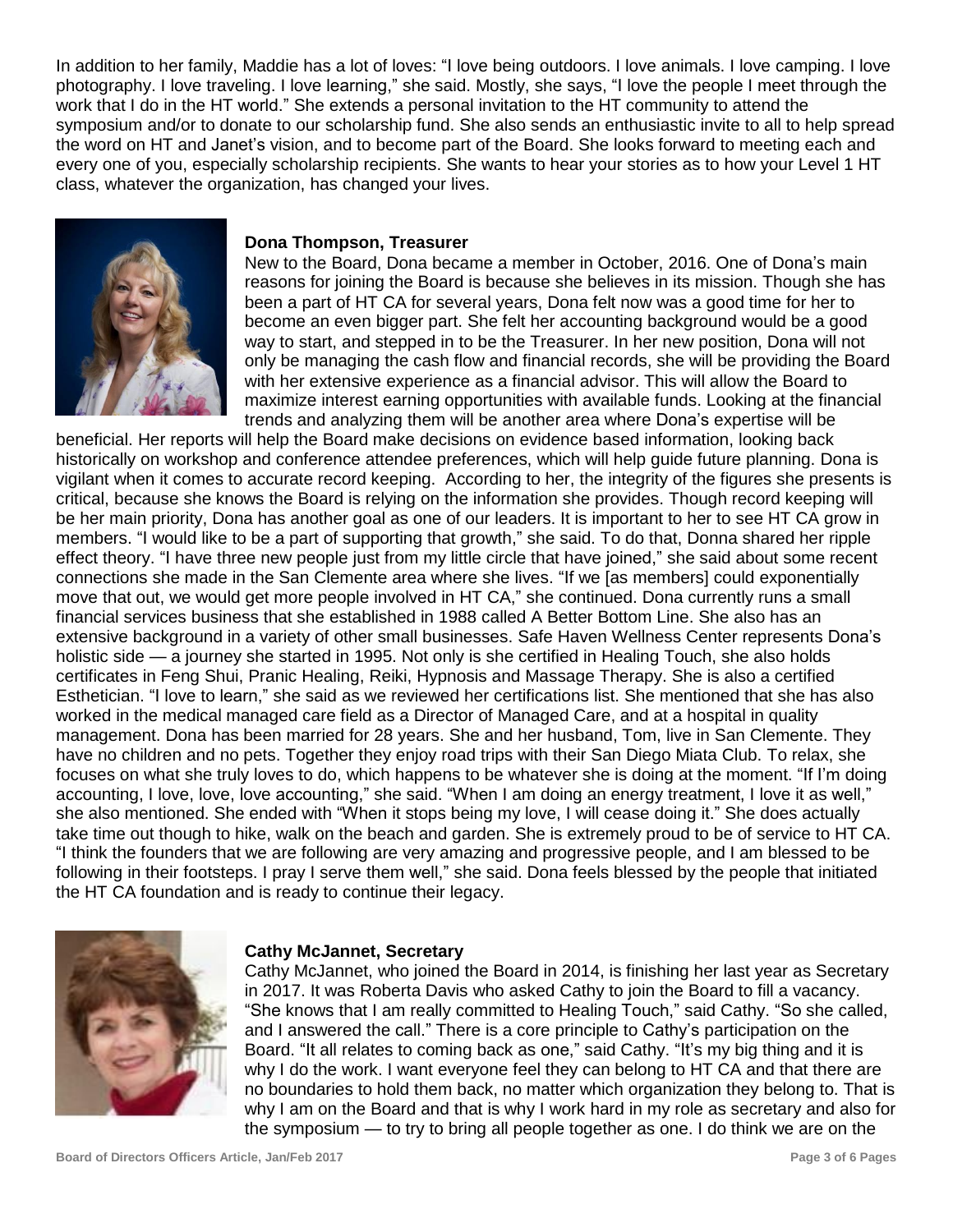path to that, and that makes me very proud," she continued. When she joined the Board the imminent need was for someone to be the secretary. She had a lot of experience on other Boards in that position, so that was the role she agreed to fill. "I kind of just fit into what the needs were," she indicated. Her responsibilities include managing all the meeting minutes and contact information. I am the resource for all that the Board does," she stated. Organization and listening are key attributes for Cathy to function in her role. It is a challenge sometimes during discussions to note what a speaker means and not put her own spin on it. Cathy represents Southern California, and also chimes in about the need to recruit new Board members. "I have to tell you, it is a work commitment," she mentioned, noting that all Board members pitch in to organize the Symposium. This event represents Cathy's ideal HT gathering and is the reason she works so hard as Secretary. When asked about being in a leadership role, Cathy said the most important thing is to have the ability to listen. She also mentioned that HT CA leaders must be able to set the standards for professionalism and commitment to HT, which they definitely do. Cathy juggles her HT CA responsibilities with her full time job, though she is looking forward to retirement, but for a different reason than you would expect. Once Cathy retires, she wants to start a volunteer HT program at Sharp Coronado Hospital. "They are waiting for me to retire so I can start that," she said. Until then, Cathy currently works as Director for eight different nursing and health occupation programs. Her focus in life has always been on mentoring young women, and in April, she will be honored by the Soroptimist International Club for those endeavors. Cathy has been married for 37 years and has one son. She taught both her son and husband how to do the Pain Drain technique. "They have never taken the course, but they are very good at doing the work on me," she said. She and her family are Canadians. They came to California because her husband was posted to Coronado through the Canadian military. Once that ended, he was offered a job with the Canadian Consulate and the family was able to stay in California. Cathy has been a nursing educator for many years and says teaching is one of her passions. Though she is very type "A," she does allow herself downtime. She gets regular massages and HT sessions and considers a pedicure absolute, relaxation that is mandatory in her life. Because she is so busy, time with her family is focused on quality, not quantity. She acknowledges how supportive her family has been with all of her endeavors.

# **Thank You for Your Service – We are Grateful**

It is with enthusiasm that we welcome the new officers for 2017, but with sadness, great gratitude and respect for their commitment, that we say goodbye to those that are stepping down. Completing their terms at the end of 2016 are Leslie Elmore who served as Treasurer and Michele Bernhardt, our exiting President.



## **Michele Bernhardt**

Michele began her Board activities in 2012, and within her first year was named as Vice President. She was selected to serve as President in 2015. She joined the Board in response to HT CA's founding purpose of bringing together people from Healing Touch Program and

Healing Beyond Borders after the two organizations split. When she initially joined the Board, Michele was attracted to the idea of using her professional marketing and public relations skills to support the community and help build HT CA's membership base. She

had previous experience working on the Communications Committee at Healing Beyond Borders, and felt that refocusing her energy on HT CA would be a more effective way for her to better serve the whole HT community. The first place she thought she could be most effective was working on the website since she had spent her entire career as a communications executive, including managing the development of several corporate websites. "Before taking early retirement to focus on HT, I had worked for both non-profit and technology companies, and was comfortable with technology," she said. She offered to redo the website, and the other Board members accepted her offer. That was the first thing that she got very involved in, and remained committed to managing the website right up to her departure. Bent on improving communications, Michele then made other suggestions like creating an e-newsletter and a Facebook page, and obtained a grant from Google that provided HT CA with free online advertisements. She was responsible for developing all three of those communication vehicles. They proved to be valuable tools that brought more interest into the organization through technology. "I was just spreading the word and spreading the light," she quipped. Eventually, she steered the formation of a Communications Committee to share the growing workload. As Vice President, it was also her responsibility to chair the Symposium Planning Committee. It was a big job.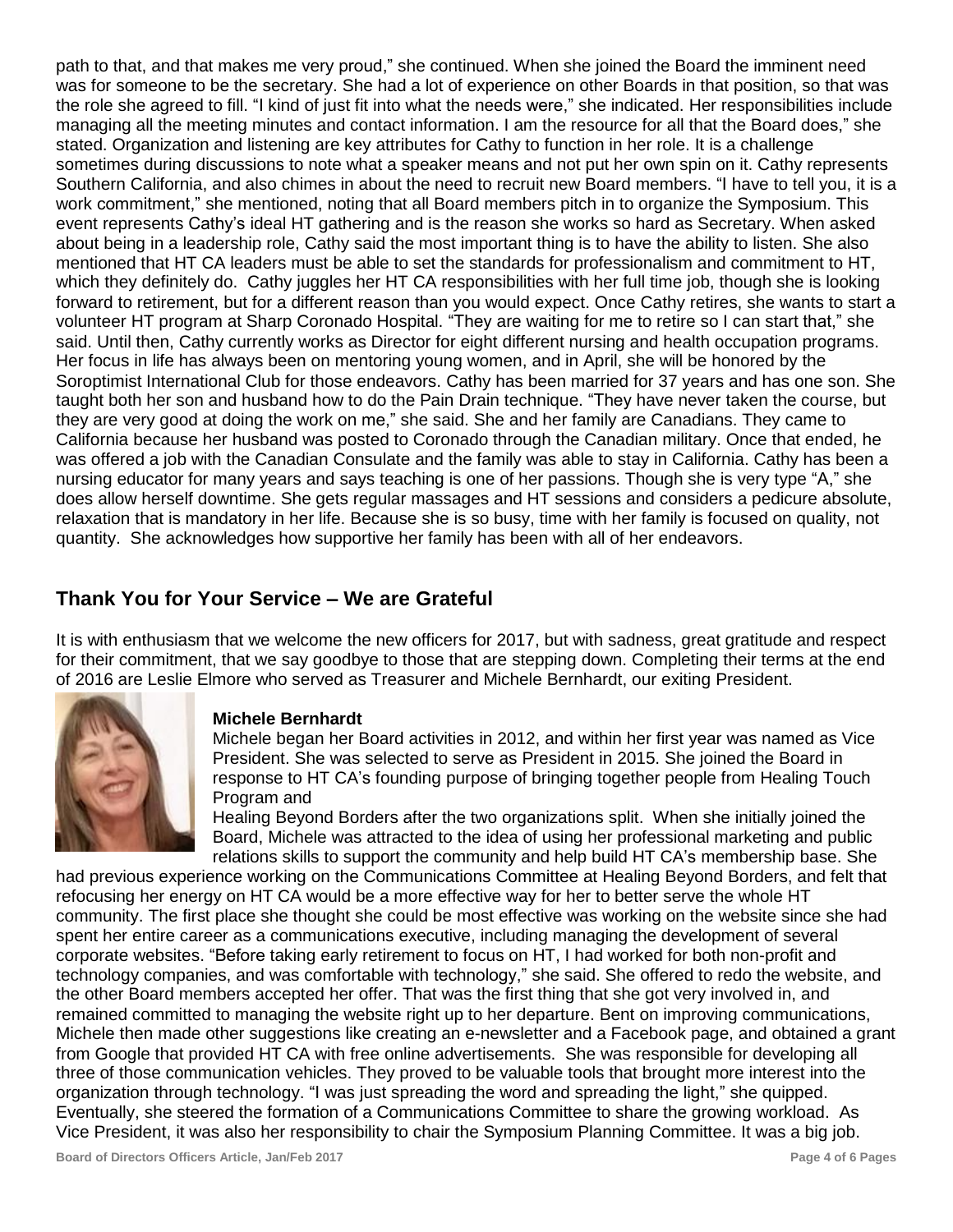One that needed to be done every year and required every Board member to be involved. Though she enjoyed organizing the Symposiums, it was revamping the communications tools that she enjoyed the most. "That was a really big deal, and it was something I enjoyed doing," she said. Seeing it grow and seeing all the support it had from the Board members she found very rewarding. She continued looking for improvement opportunities, and eventually streamlined their rudimentary registration into an online registration process that the Board could control without technical help. Michele served three years as Vice President and two years as President. She considered it an honor to be selected as President. "I never expected to be President of anything," she commented. "I am always an active member of the organizations that I join," she stated, "but not running them. It was a nice surprise." When she took over the Presidency from Roberta Davis, it was a continuation of everything she had been doing; just part of the constant growing of the organization, she noted. Roberta had a robust organizational structure in place, with designated committees and organizational responsibilities. Michele says she just continued to work within that structure. The advice she leaves behind for her successor is to keep focused on our true mission, which is to bring together the members of all the organizations in sacred community. "Anne Day always talked a lot about the idea of sacred communities. She called it the Communitas," mentioned Michele. "I just hope that the next and all future presidents will continue to keep it the heart of HT CA." Michele considers continuing to grow the Communitas aspect of the Symposium to be more important than the money it raises or the number of CEs it offers. "To me, the Symposium is a way to bring together new and existing students and practitioners from all four organizations to honor our common HT roots," she said. The other thing she would like to see continued is the balance that has been reached with the Board regarding representatives from each of the four organizations and the different regions in California. What she will miss most now that her term of service is over, is the camaraderie and being part of a statewide group that is devoted to HT. Her new focus will be on expanding the small San Francisco HT community and looking for more volunteer opportunities for the HT practitioners and students there. "As large as it is, the city of San Francisco itself offers few truly localized volunteer activities," Michele noted. An active volunteer at Hospice By The Bay, Michele is currently working with the Veteran's Administration Hospital in San Francisco, hoping to establish an HT volunteer program there. Michele plans to be an active HT CA community member and to continue to support the organization where opportunities fit. For Michele, her best HT CA memory is the day the new website she created was released. The website was originally built on a hodgepodge of old technology and applications, and difficult to edit without technical assistance. When she rebuilt the website, she moved it to a technology that automatically translated "plain English" into HTML, making it easy for anyone who used a PC or laptop to edit the pages. She said it was the first time she built a website from scratch. She relished strategizing how to make it into a really good resource for the community. "It was really fun figuring out the navigation and the content and putting it all together," she said. Bolstering the HT CA communications is what she says she would like to be remembered for most. "I think that is where I gave the most and did the most," she stated. The other achievement during her term that she is happy about is formalizing the scholarship program. "We had been giving out scholarships on an ad hoc basis, but did not have a formal application and award process," she said. "I'm really happy that we were able to create a simple to use online registration process and that other Board members stepped up to serve on the Scholarship Committee." Her parting thoughts for the HT CA community are "to just really honor the mission and the reason for existing and continue growing because it is such an important resource to students and practitioners all across the state."



## **Leslie Elmore**

Leslie Elmore also joined the Board around 2012. She served in various positions during her years of service. She started as a Director, then became Secretary and spent her final term as Treasurer. She joined the HT CA Board because she loves spreading the word about HT and being a part of a loving community that benefits people. She liked the idea of everybody coming together. "That appealed to me," she stated. I think when one is advanced in years and has time to give back, energy work that improves others' lives a really good choice," she noted. Leslie calls her time as a Director as her learning curve.

Most of her tasks were centered on helping plan the Symposium and being on hand to help during the event. She organized the vendors during that time and kept that responsibility when she took on the Secretary role. That role was short lived because HT CA were really in need of a Treasurer, so Leslie stepped up to the challenge. Her only bookkeeping experience at the time was a class she took her first year in college. "Fifty years ago I took an accounting class," she said laughing, "who knew it would pay off." Her goal was to expand